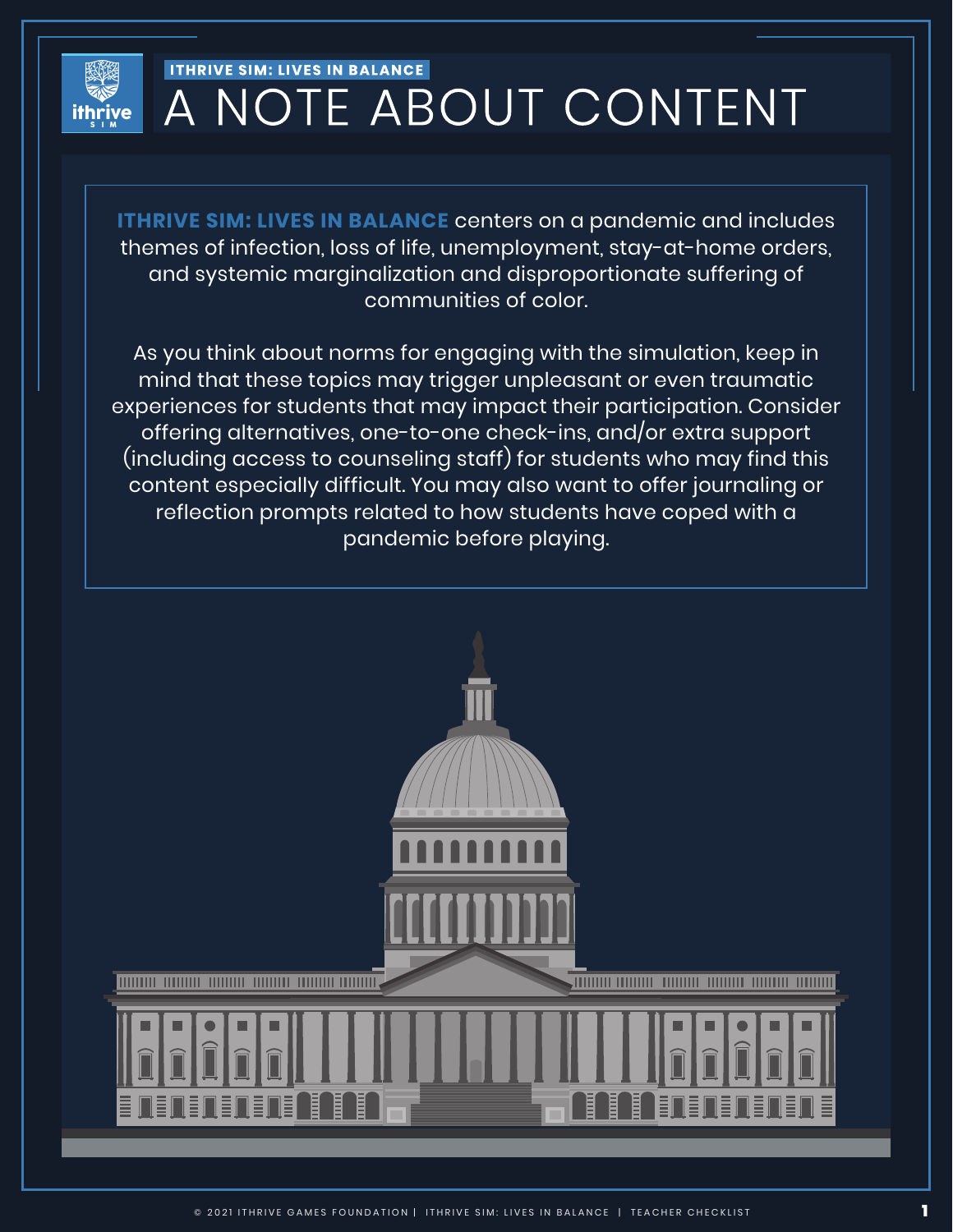

# **ITHRIVE SIM: LIVES IN BALANCE TEACHER CHECKLIST**

## PRE-SIM PREP: TEACHER (OUTSIDE OF CLASS) **25 MINUTES**

- **C** REGISTER ON ITHRIVESIM.ORG (5 minutes): Create a facilitator account on [www.ithrivesim.org.](www.ithrivesim.org)
- **GATHER STUDENT ROSTER (5 minutes):** When setting up this simulation, you will be asked to input  $\bullet$ the first name of all students who'll be playing. This will be their **login ID**. Have your student roster available to upload names easily when the time comes.
- **SET UP THE SIMULATION (5 minutes)**: [Create a class](https://ithrivegames.notion.site/Create-a-Class-9b7fdede6e744da58ba7c1d27eb9d3da) and then create [a simulation session.](https://ithrivegames.notion.site/Create-a-Simulation-Session-d7e00b9e0e5e452e9e2ee7756182eca1)
- **REVIEW CHARACTER ROLES AND MATCH STUDENTS WHERE THEY BEST FIT (15 minutes)**: Review the notes and infortmation on each role in the simulation below and determine which student would be best suited for each position.

| <b>NAME OF</b><br><b>CHARACTER ROLE</b>                      | <b>LINK TO</b><br><b>CHARACTER PACKET</b> | <b>SPECIAL NOTES</b><br><b>FOR ASSIGNING</b>                                                                                                                                                                               |
|--------------------------------------------------------------|-------------------------------------------|----------------------------------------------------------------------------------------------------------------------------------------------------------------------------------------------------------------------------|
| <b>CALIFORNIA</b><br><b>GOVERNOR</b>                         | bit.ly/3rzpOES                            | This character is ambitious.<br>measured, and a natural leader.<br>Which of your student $(s)$ may be able<br>to give Arizona a run for their money?                                                                       |
| <b>NEVADA</b><br><b>GOVERNOR</b>                             | bit.ly/3bwfzeQ                            | This character is written as a<br>risk-taker and someone who will<br>'stretch the truth.' They are<br>instructed to 'ride the coattails' of<br>Arizona to meet their shared goal.                                          |
| <b>U.S. DEPUTY</b><br><b>SECRETARY</b><br><b>OF COMMERCE</b> | bit.ly/3qy8AGC                            | This character is motivated to keep<br>the money flowing and is written as<br>'knife-like' in their communication<br>style. Analytically-minded students<br>may enjoy this role.                                           |
| <b>NEW MEXICO</b><br><b>GOVERNOR</b>                         | bit.ly/3t8DCX0                            | This character is thoughtful and<br>determined but not rushing to get into<br>the fray. Less vocal students may feel<br>more comfortable here.                                                                             |
| <b>ARIZONA</b><br><b>GOVERNOR</b>                            | bit.ly/3bwODf9                            | This character is instructed to jump<br>in and lead the meeting and to<br>advocate strongly for the Bubble<br>Plan. Placing a more vocal student in<br>this role isn't required but can help<br>keep the discussion going. |
| <b>PRINCIPAL DEPUTY</b><br><b>DIRECTOR, CDC</b>              | bit.ly/3clJoxM                            | This character is people-oriented<br>and 'dead-serious' about protecting<br>people's health. Analytically-minded<br>students may enjoy this role.                                                                          |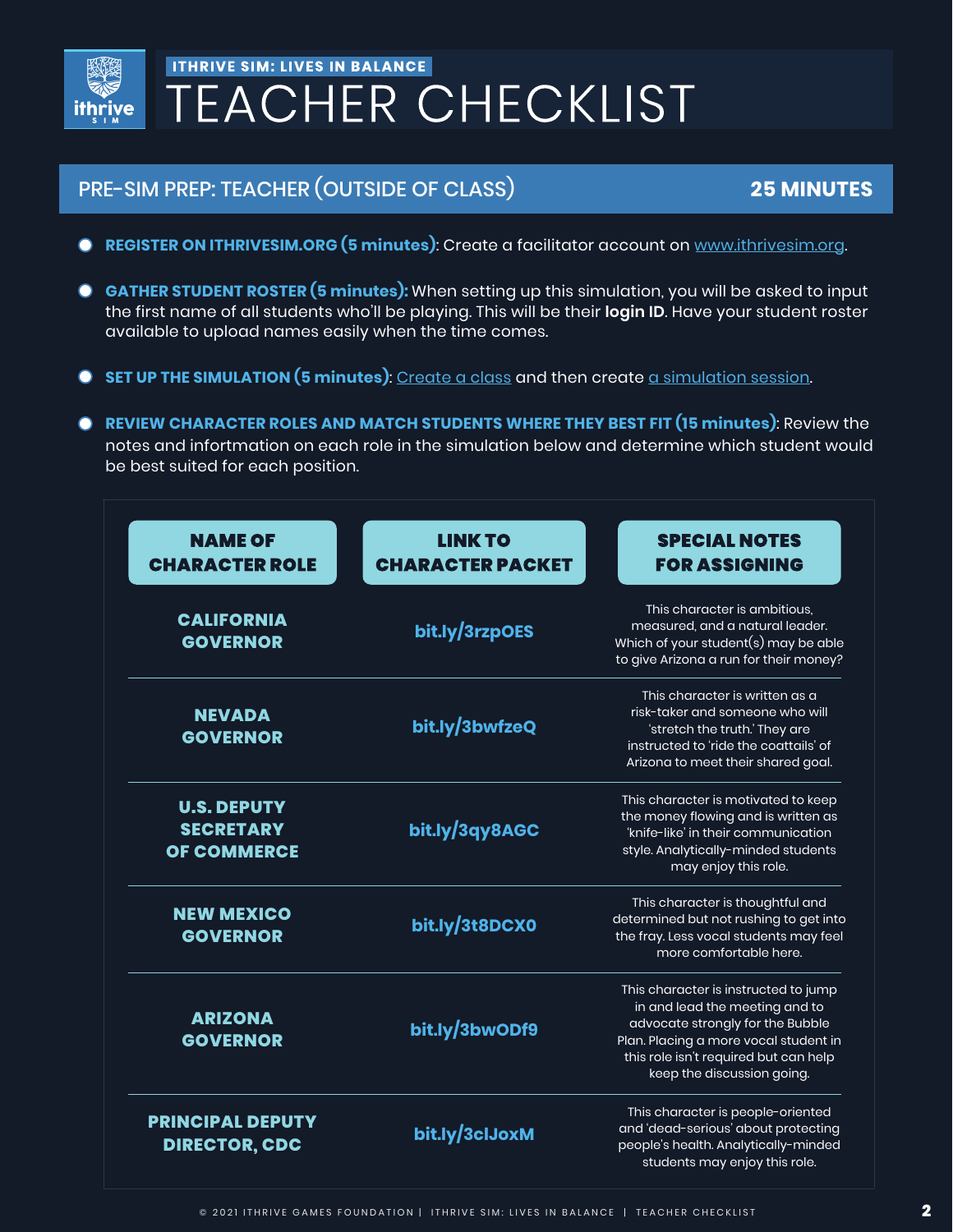**ASSIGN ROLES (5 minutes)**: Using your student roster, input your students' names and assign roles. If you have access to your students' email addresses, plug those in to send invites ahead of time. Your students will receive login information that will enable to access the *iThrive Sim* platform and resources specific to their role.

We recommend that you assign roles at least two days before playing *iThrive Sim: Lives in Balance* so that your [students can log in to the platform](https://ithrivegames.notion.site/Get-Students-Logged-in-d04caec1a0e5402b82c9afa406f6c6f1) prior to the simulation, review the character sheet for their assigned role, watch an *iThrive Sim* tutorial, and complete the role reflection exercise.

**REVIEW PRE-SIMULATION POWERPOINT (5-10 minutes)**: Look over the slides of the [Pre-Simulation](https://docs.google.com/presentation/d/1R9MuxMsqdOfhN7d3fGiDeSw-ODtVIr7s/edit?usp=sharing&ouid=103568329608224114613&rtpof=true&sd=true) [PowerPoint](https://docs.google.com/presentation/d/1R9MuxMsqdOfhN7d3fGiDeSw-ODtVIr7s/edit?usp=sharing&ouid=103568329608224114613&rtpof=true&sd=true) to familiarize yourself with the content before walking students through it.

#### PRE-SIMULATION PREP: IN CLASS

- **PRESENT THE PRE-SIM POWERPOINT (25 minutes)**: Discuss the concepts presented and answer questions. You can view a PDF version of the PowerPoint [here.](https://ithrivegames.org/wp-content/uploads/2021/10/iThrive-Sim_-Lives-in-Balance-Pre-Sim-PowerPoint.pdf)
- **INTRODUCE VOCABULARY LIST (5 minutes)**: Share the simulation [vocabulary list](https://ithrivegames.org/wp-content/uploads/2021/03/Vocabulary-List.pdf) and go over any unfamiliar terms.
- **OVERVIEW DECISION-MAKING RUBRIC (15 minutes)**: Introduce components of the [rubric](https://ithrivegames.org/wp-content/uploads/2021/03/Decision-Making-Rubric.pdf) and answer questions. Tell students they'll have a chance to evaluate themselves using this rubric after the simulation.

#### DURING SIM

- [Ask students to log in](https://ithrivegames.notion.site/Get-Students-Logged-in-d04caec1a0e5402b82c9afa406f6c6f1) to *iThrive Sim* then start [the simulation](https://ithrivegames.notion.site/Start-a-Simulation-Session-b58fbf5929a94e698835e24bc50e4be8) session. Use this **[TEACHER](https://ithrivegames.org/wp-content/uploads/2021/03/Teacher-Observation-Log.pdf) [OBSERVATION](https://ithrivegames.org/wp-content/uploads/2021/03/Teacher-Observation-Log.pdf) LOG** to record your impressions as you watch the simulation unfold (if you are able to observe).
- Consult this **SYNOPSIS AND [DECISIONS](https://ithrivegames.org/wp-content/uploads/2021/03/Synopsis-and-Decisions.pdf)** guide (contains spoilers) for an outline of the plot of the scenario and the decisions your students will face. This is especially helpful if you're not able to observe all groups.

#### POST-SIM: IN CLASS DEBRIEF & EVALUATION

- **DE-ROLE (5 minutes)**: Use [this short process](https://ithrivegames.org/wp-content/uploads/2021/03/Post-Sim-De-Role-Process.pdf) directly after the simulation to help students separate from the roles they played.
- **CAMPFIRE (25 minutes)**: Lead a class debrief discussion using the process outlined [here.](https://ithrivegames.org/wp-content/uploads/2021/03/Post-Sim-Campfire.pdf)





 $\begin{array}{cc} \textcircled{\tiny{\textcircled{\tiny{+}}}} & \text{45 MINUTES} \end{array}$ 

**45 MINUTES**